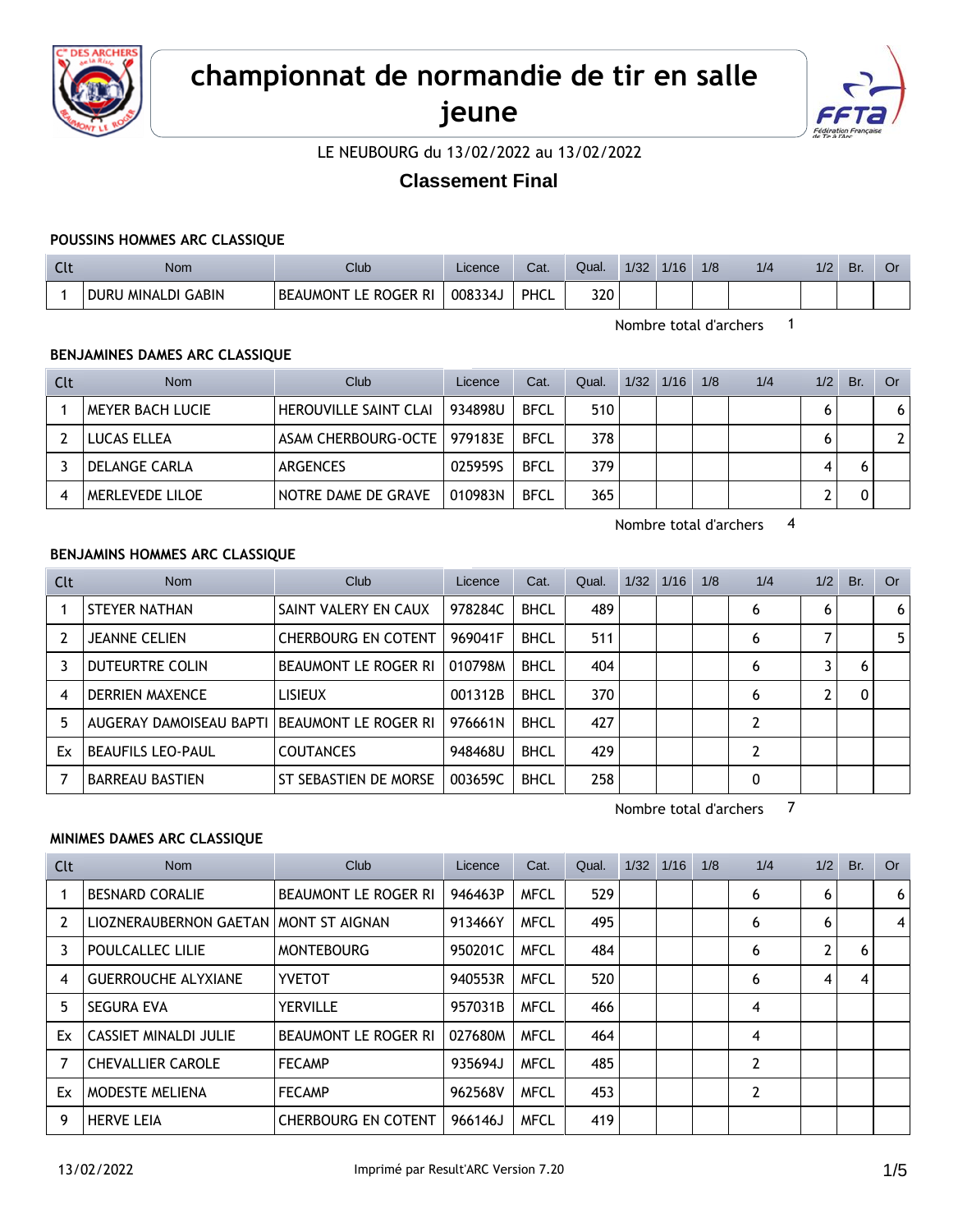| 10 | <b>JADE</b><br><b>HORAIST</b> | .ISIEUX                    | 006781W | MFCL | 402 |  |  |  |  |
|----|-------------------------------|----------------------------|---------|------|-----|--|--|--|--|
|    | <b>CODRON CHLOE</b>           | <b>CHERBOURG EN COTENT</b> | 965685H | MFCL | 355 |  |  |  |  |

Nombre total d'archers 17

#### **MINIMES HOMMES ARC CLASSIQUE**

| <b>Clt</b>      | <b>Nom</b>                  | Club                       | Licence | Cat.        | Qual. | $1/32$ $1/16$ | 1/8            | 1/4          | 1/2      | Br.          | <b>Or</b> |
|-----------------|-----------------------------|----------------------------|---------|-------------|-------|---------------|----------------|--------------|----------|--------------|-----------|
| 1               | <b>ANNE IVANN</b>           | <b>CARPIQUET</b>           | 935185F | <b>MHCL</b> | 527   |               | 6              | 7            | 7        |              | 7         |
| 2               | DUBOC NOE                   | <b>THUIT SIGNOL</b>        | 886881B | <b>MHCL</b> | 503   |               | 6              | 6            | 6        |              | 3         |
| 3               | PANCHOU VIKTOR              | <b>EPOUVILLE</b>           | 916879H | <b>MHCL</b> | 521   |               | 6              | 6            | 3        | 6            |           |
| 4               | PASQUIER RAPHAEL            | LE HAVRE CHTA              | 978951C | <b>MHCL</b> | 472   |               | 6              | 6            | $\Omega$ | $\mathbf{2}$ |           |
| 5               | LEPORCQ OSCAR               | <b>LES PIEUX</b>           | 966123J | <b>MHCL</b> | 476   |               | $\overline{7}$ | 4            |          |              |           |
| 6               | <b>COUPPE RAFAEL</b>        | <b>GISORS</b>              | 992750B | <b>MHCL</b> | 472   |               | 6              | 1            |          |              |           |
| 7               | <b>VARRON NOAH</b>          | <b>CAEN</b>                | 969230L | <b>MHCL</b> | 406   |               | 6              | $\mathbf{0}$ |          |              |           |
| Ex              | <b>MENDEZ RAPHAEL</b>       | <b>LISIEUX</b>             | 949519L | <b>MHCL</b> | 497   |               | $\overline{7}$ | $\mathbf{0}$ |          |              |           |
| 9               | <b>VILLALARD EVAN</b>       | <b>AGNEAUX</b>             | 985471P | <b>MHCL</b> | 466   |               | 5              |              |          |              |           |
| 10              | LIEFOOGHE TIMOTHE           | <b>BANVOU</b>              | 972831A | <b>MHCL</b> | 457   |               | 3              |              |          |              |           |
| 11              | <b>CARLIER TIMEO</b>        | <b>LUNERAY</b>             | 943923D | <b>MHCL</b> | 451   |               | 1              |              |          |              |           |
| $12 \ \mathrm{$ | <b>CASSIET MINALDI HUGO</b> | BEAUMONT LE ROGER RI       | 008021U | <b>MHCL</b> | 441   |               | 0              |              |          |              |           |
| Ex              | <b>PANCHOU MAXENS</b>       | <b>EPOUVILLE</b>           | 916874C | <b>MHCL</b> | 461   |               | 0              |              |          |              |           |
| Ex              | <b>MOREL JOHANN</b>         | <b>LES PIEUX</b>           | 950513S | <b>MHCL</b> | 438   |               | 0              |              |          |              |           |
| Ex              | <b>LEMAITRE ALBAN</b>       | <b>FECAMP</b>              | 917503L | <b>MHCL</b> | 528   |               | 0              |              |          |              |           |
| Ex              | <b>CAPDEPON PHUOC</b>       | <b>CHERBOURG EN COTENT</b> | 965702B | <b>MHCL</b> | 435   |               | 0              |              |          |              |           |
| 17              | <b>BENARD MATHIS</b>        | <b>YVETOT</b>              | 963483P | <b>MHCL</b> | 353   |               |                |              |          |              |           |

#### **CADETTES DAMES ARC CLASSIQUE**

| Clt               | <b>Nom</b>                | Club                       | Licence | Cat.        | Qual. | 1/32 | 1/16 | 1/8            | 1/4            | 1/2            | Br. | 0r |
|-------------------|---------------------------|----------------------------|---------|-------------|-------|------|------|----------------|----------------|----------------|-----|----|
|                   | <b>BESNARD GWENDOLINE</b> | BEAUMONT LE ROGER RI       | 946456G | <b>CFCL</b> | 491   |      |      | 6              | 6              | 6              |     | 6  |
| 2                 | RABASSE LEA               | <b>ASAM CHERBOURG-OCTE</b> | 941973J | <b>CFCL</b> | 522   |      |      | 6              | 6              | 6              |     | 0  |
| 3                 | <b>GRIPPON CLARISSE</b>   | NOTRE DAME DE GRAVE        | 918516M | <b>CFCL</b> | 489   |      |      | 6              | 6              | 4              | 6   |    |
| 4                 | <b>REGNAULT MARIE</b>     | <b>CARPIQUET</b>           | 980780R | <b>CFCL</b> | 525   |      |      | 6              | 6              | $\overline{2}$ | 2   |    |
| 5                 | <b>BUREL LORINE</b>       | <b>ARGENCES</b>            | 853883J | <b>CFCL</b> | 512   |      |      | 6              | 5              |                |     |    |
| 6                 | <b>GOUPIL CLOTILDE</b>    | MORTAGNE AU PERCHE         | 996364E | <b>CFCL</b> | 456   |      |      | 6              | $\overline{2}$ |                |     |    |
| Ex                | LEMIRE AALIYAH            | LE HAVRE CHTA              | 924737Z | <b>CFCL</b> | 448   |      |      | $\overline{7}$ | $\overline{2}$ |                |     |    |
| 8                 | <b>FOUACE AMBRE</b>       | <b>MONTEBOURG</b>          | 887552F | <b>CFCL</b> | 522   |      |      | $\overline{7}$ | $\mathbf{0}$   |                |     |    |
| 9                 | <b>MALECKI MORGANE</b>    | ST PIERRE SUR DIVES        | 946797C | <b>CFCL</b> | 404   |      |      | 2              |                |                |     |    |
| 10                | LEMESLE LOELIA            | <b>YVETOT</b>              | 940558W | <b>CFCL</b> | 336   |      |      | 1              |                |                |     |    |
| Ex                | <b>VERDURE MANON</b>      | <b>PAVILLY</b>             | 922729S | <b>CFCL</b> | 432   |      |      | 1              |                |                |     |    |
| $12 \overline{ }$ | LAVACRY JADE              | SAINT MARTIN EN CAMPA      | 946269D | <b>CFCL</b> | 354   |      |      | 0              |                |                |     |    |
| Ex                | MERLEVEDE AILINN          | NOTRE DAME DE GRAVE        | 995875Y | <b>CFCL</b> | 383   |      |      | 0              |                |                |     |    |
| Ex                | <b>SABLIN ROMANE</b>      | NOTRE DAME DE GRAVE        | 958370G | <b>CFCL</b> | 424   |      |      | 0              |                |                |     |    |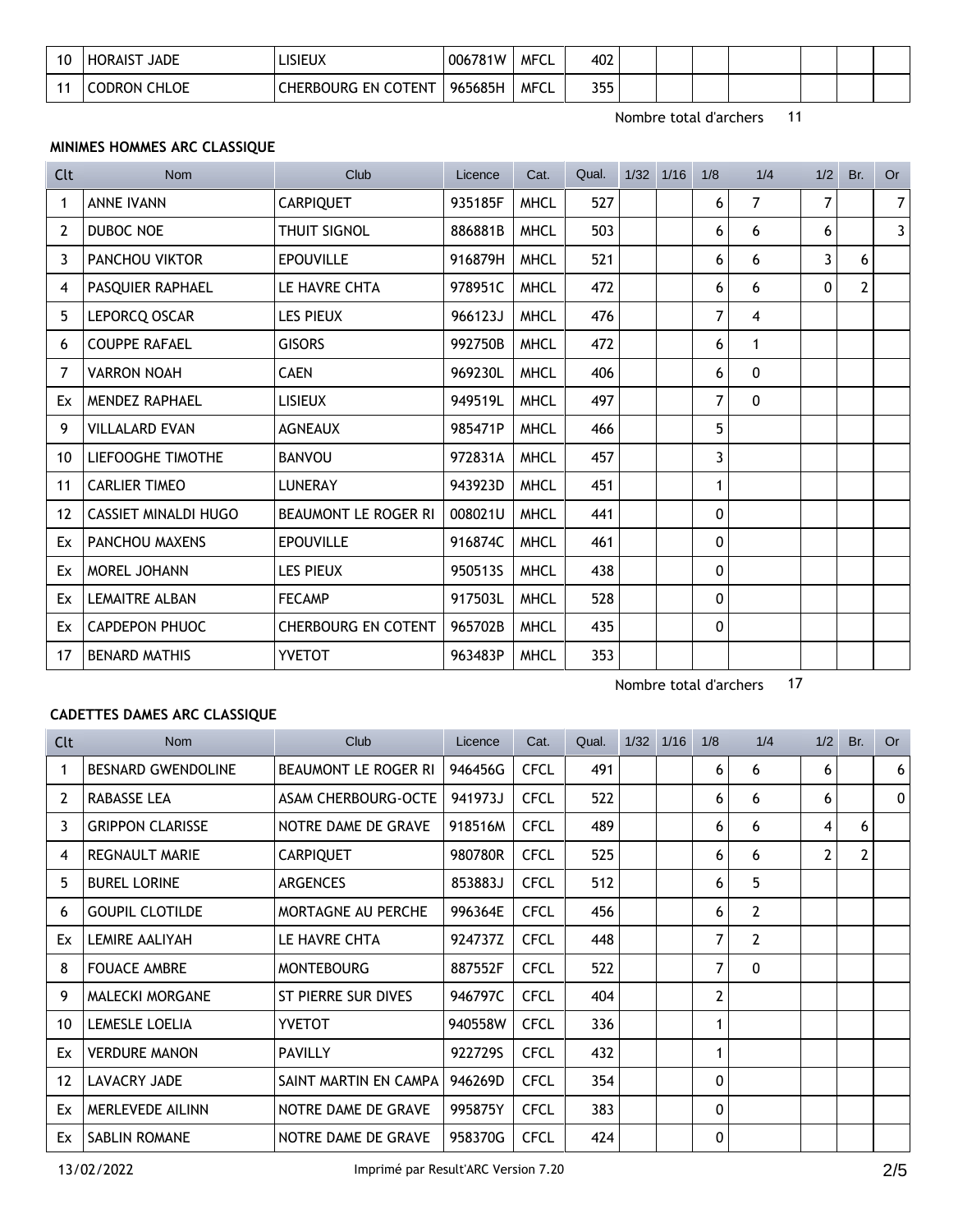| זור<br>.<br>∼<br>$-$<br>$  -$ | $\overline{\phantom{0}}$<br>$\mathsf{L}\mathsf{v}$ | .OU | 'I IV | -96 | $- - -$ | 330 |  |  |  |  |  |  |  |  |
|-------------------------------|----------------------------------------------------|-----|-------|-----|---------|-----|--|--|--|--|--|--|--|--|
|-------------------------------|----------------------------------------------------|-----|-------|-----|---------|-----|--|--|--|--|--|--|--|--|

#### **CADETS HOMMES ARC CLASSIQUE**

| Clt | Nom                      | Club                         | Licence | Cat.        | Qual. | 1/32 | 1/16 | 1/8            | 1/4          | 1/2 | Br.          | <b>Or</b>      |
|-----|--------------------------|------------------------------|---------|-------------|-------|------|------|----------------|--------------|-----|--------------|----------------|
| 1   | MAHAUX NATHAN            | <b>BANVOU</b>                | 893337U | <b>CHCL</b> | 536   |      |      | 6              | 6            | 7   |              | 6 <sup>1</sup> |
| 2   | ADAM PREJEAN KILLIAN     | <b>GRAND QUEVILLY</b>        | 918126N | <b>CHCL</b> | 544   |      |      | 6              | 6            | 6   |              | 5 <sup>1</sup> |
| 3   | <b>DELIGNY TOM</b>       | NEUFCHATEL EN BRAY           | 954028M | <b>CHCL</b> | 480   |      |      | 7              | 6            | 3   | 6            |                |
| 4   | <b>TRAVERT LUCAS</b>     | <b>MONTEBOURG</b>            | 887547A | <b>CHCL</b> | 521   |      |      | 6              | 7            | 2   | $\mathbf{0}$ |                |
| 5   | DIEP JORIS               | <b>BEAUMONT LE ROGER RI</b>  | 864775Y | <b>CHCL</b> | 538   |      |      | 6              | 4            |     |              |                |
| 6   | <b>LERAT THIBAULT</b>    | <b>CONCHES EN OUCHE</b>      | 971578N | <b>CHCL</b> | 533   |      |      | 6              | 1            |     |              |                |
| 7   | <b>MATHIEU FLORIAN</b>   | PETIT COURONNE               | 978594P | <b>CHCL</b> | 488   |      |      | 6              | $\mathbf{0}$ |     |              |                |
| Ex  | <b>LACROIX PIERRE</b>    | <b>PLATEAU EST</b>           | 961752H | <b>CHCL</b> | 479   |      |      | 6              | 0            |     |              |                |
| 9   | <b>CHRISTIEN ADAM</b>    | <b>HEROUVILLE SAINT CLAI</b> | 886143Z | <b>CHCL</b> | 431   |      |      | 3              |              |     |              |                |
| 10  | POLLET MAXENCE           | NOTRE DAME DE GRAVE          | 929334W | <b>CHCL</b> | 474   |      |      | $\overline{2}$ |              |     |              |                |
| 11  | <b>BERTAUX CLEMENT</b>   | <b>AGNEAUX</b>               | 927473Y | <b>CHCL</b> | 390   |      |      | 0              |              |     |              |                |
| Ex  | <b>BOURDIAU BAPTISTE</b> | <b>LUNERAY</b>               | 867814B | <b>CHCL</b> | 348   |      |      | 0              |              |     |              |                |
| Ex  | PASQUIER ALBAN           | <b>THUIT SIGNOL</b>          | 964073F | <b>CHCL</b> | 395   |      |      | 0              |              |     |              |                |

Nombre total d'archers 13

#### **JUNIORS DAMES ARC CLASSIQUE**

| Clt            | Nom                       | Club                  | Licence | Cat.        | Qual. | 1/32 | 1/16 | 1/8 | 1/4                         | 1/2 | Br. | <b>Or</b>      |
|----------------|---------------------------|-----------------------|---------|-------------|-------|------|------|-----|-----------------------------|-----|-----|----------------|
|                | <b>GOBERON SARAH</b>      | <b>LISIEUX</b>        | 920602E | <b>JFCL</b> | 547   |      |      |     | 6                           | 6   |     | 7 <sup>1</sup> |
| $\overline{2}$ | DIONDET ORIANNE           | <b>PLATEAU EST</b>    | 918467J | <b>JFCL</b> | 477   |      |      |     | 7                           |     |     | 1 <sup>1</sup> |
| 3              | <b>OSMONT ALICE</b>       | <b>ARGENCES</b>       | 916818S | <b>JFCL</b> | 515   |      |      |     | 6                           | 3   | 6   |                |
| 4              | PROD'HOMME JULIE          | <b>ARGENTAN</b>       | 901807A | <b>JFCL</b> | 508   |      |      |     | 7                           | 2   |     |                |
| 5              | DOUGUEDROIT LEILOU        | <b>MONT ST AIGNAN</b> | 930240F | <b>JFCL</b> | 509   |      |      |     | 3                           |     |     |                |
| Ex             | DELAHAYE CHLOE            | <b>PAVILLY</b>        | 864693J | <b>JFCL</b> | 519   |      |      |     | 3                           |     |     |                |
| 7              | <b>CHEVALLIER PAULINE</b> | <b>FECAMP</b>         | 935696L | <b>JFCL</b> | 484   |      |      |     | $\overline{2}$              |     |     |                |
| 8              | MADELEINE HELOÏSE         | <b>CARENTAN</b>       | 955516E | <b>JFCL</b> | 430   |      |      |     | 0                           |     |     |                |
| 9              | <b>DECULTOT LAURINE</b>   | MONT ST AIGNAN        | 011839U | <b>JFCL</b> | 367   |      |      |     |                             |     |     |                |
|                |                           |                       |         |             |       |      |      |     | 9<br>Nombre total d'archers |     |     |                |

#### **JUNIORS HOMMES ARC CLASSIQUE**

| Clt | <b>Nom</b>              | Club                 | Licence | Cat.        | Qual. | 1/32 | 1/16 | 1/8 | 1/4 | 1/2 | Br. | Or |
|-----|-------------------------|----------------------|---------|-------------|-------|------|------|-----|-----|-----|-----|----|
|     | LEPELLETIER PAUL        | <b>MONTEBOURG</b>    | 837921J | <b>JHCL</b> | 556   |      |      |     | 6   |     |     | 6  |
|     | <b>MARTIN BRICE</b>     | ALENCON ADD          | 818632T | <b>JHCL</b> | 564   |      |      |     | 6   |     |     | 0  |
|     | JOUIN HUGO              | <b>DOMFRONT</b>      | 810280P | <b>JHCL</b> | 557   |      |      |     | 6   |     | h   |    |
| 4   | <b>CHANCEREL NEILAN</b> | <b>FLERS</b>         | 826930M | <b>JHCL</b> | 523   |      |      |     |     |     |     |    |
| 5   | DUTEURTRE LEO           | BEAUMONT LE ROGER RI | 835797A | <b>JHCL</b> | 521   |      |      |     | 5   |     |     |    |
| 6   | SENAY ALEXANDRE         | MONT ST AIGNAN       | 918231C | <b>JHCL</b> | 490   |      |      |     | 0   |     |     |    |
| Ex  | LAUNAY LOIC             | <b>FLERS</b>         | 856644K | <b>JHCL</b> | 507   |      |      |     | 0   |     |     |    |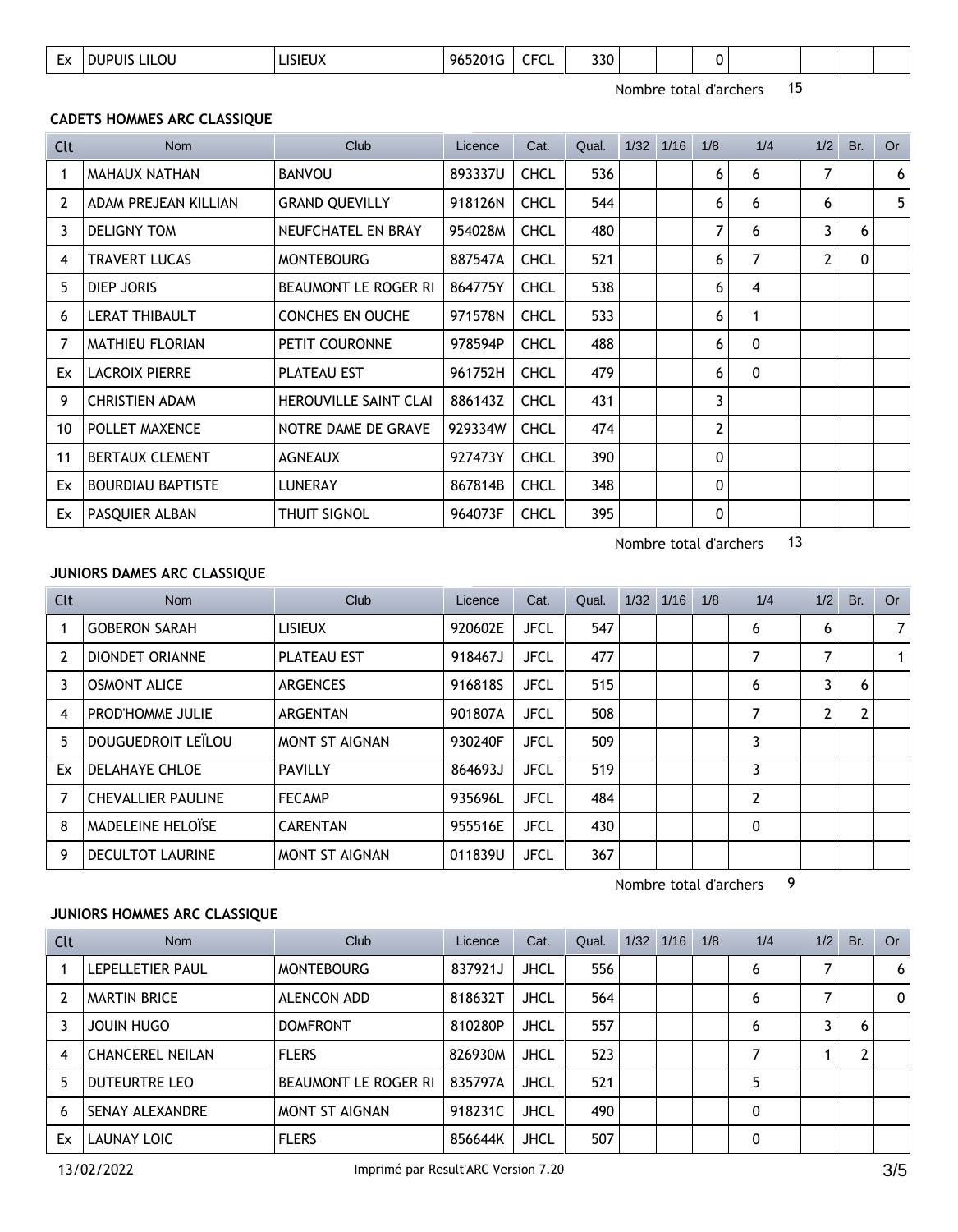| Ex | DEMEUDE TOM            | ALENCON ADD          | 894638H | <b>JHCL</b> | 509 |  | 0 |  |  |
|----|------------------------|----------------------|---------|-------------|-----|--|---|--|--|
| 9  | <b>MONIN ALEXANDRE</b> | LE HAVRE CHTA        | 956361Y | <b>JHCL</b> | 488 |  |   |  |  |
| 10 | MATHIEU MATTEO         | <b>COUTANCES</b>     | 919177F | <b>JHCL</b> | 471 |  |   |  |  |
| Ex | <b>STEYER DAMIEN</b>   | SAINT VALERY EN CAUX | 978285D | <b>JHCL</b> | 471 |  |   |  |  |
| 12 | ROGER JULES            | <b>VIRE</b>          | 849202W | <b>JHCL</b> | 462 |  |   |  |  |
| 13 | <b>DECAEN ENZO</b>     | <b>LISIEUX</b>       | 985510G | <b>JHCL</b> | 439 |  |   |  |  |
| 14 | NICOLLE ERWAN          | ST <sub>LO</sub>     | 848699Z | <b>JHCL</b> | 415 |  |   |  |  |
| 15 | AUBOURG MATTHIEU       | <b>EPOUVILLE</b>     | 872378M | <b>JHCL</b> | 408 |  |   |  |  |

#### **CADETTES DAMES ARC A POULIES**

| Clt | <b>Nom</b>               | Club <sup>1</sup> | Licence | Cat.        | Qual. | 1/32 | 1/16 | 1/8 | 1/4 | 1/2 | Br. | 0r |
|-----|--------------------------|-------------------|---------|-------------|-------|------|------|-----|-----|-----|-----|----|
|     | <b>GREGOIRE CAROLINE</b> | PETIT COURONNE    | 890364M | <b>CFCO</b> | 540   |      |      |     |     |     |     |    |
|     | LEROY CHLOE              | LE HAVRE CHTA     | 935384X | <b>CFCO</b> | 526   |      |      |     |     |     |     |    |

Nombre total d'archers 2

#### **CADETS HOMMES ARC A POULIES**

| Clt | <b>Nom</b>            | Club                       | Licence | Cat.        | Qual. | 1/32 | 1/16 | 1/8 | 1/4 | 1/2 | Br. | Or  |
|-----|-----------------------|----------------------------|---------|-------------|-------|------|------|-----|-----|-----|-----|-----|
|     | BECQUET MALOU         | MONT ST AIGNAN             | 926329E | CHCO        | 552   |      |      |     |     | 135 |     | 134 |
|     | LAVILLE MATHEO        | <b>CARPIQUET</b>           | 980776L | CHCO        | 508   |      |      |     |     | 122 |     | 107 |
|     | LEPETIT KYLIAN        | <b>COURSEULLES SUR MER</b> | 890708L | CHCO        | 490   |      |      |     |     | 119 | 129 |     |
|     | <b>GREGOIRE JIMMY</b> | PETIT COURONNE             | 939153U | <b>CHCO</b> | 487   |      |      |     |     | 129 | 128 |     |

Nombre total d'archers 4

#### **JUNIORS HOMMES ARC A POULIES**

| <b>Cli</b> | <b>Nom</b>         | Club                | Licence | Cat. | Qual. | 1/32 | 1/16 | 1/8 | 1/4 | 1/2 | Br. | Or |
|------------|--------------------|---------------------|---------|------|-------|------|------|-----|-----|-----|-----|----|
|            | <b>BESSIN NILS</b> | ASAM CHERBOURG-OCTE | 964403P | JHCO | 541   |      |      |     |     |     |     |    |
|            | LEVALLOIS MATHEO   | ARGENTAN            | 872960V | JHCO | 355   |      |      |     |     |     |     |    |

Nombre total d'archers 2

#### **JEUNES DAMES ARC NU**

| Clt | <b>Nom</b>             | Club             | Licence | Cat.        | Qual. | 1/32 | 1/16 | 1/8 | 1/4 | 1/2 | Br. | <b>Or</b> |
|-----|------------------------|------------------|---------|-------------|-------|------|------|-----|-----|-----|-----|-----------|
|     | <b>MADELEINE INES</b>  | <b>CARENTAN</b>  | 949173K | <b>CFBB</b> | 415   |      |      |     |     |     |     |           |
|     | <b>BRUERE ELEANORE</b> | EVREUX ALM       | 877681B | CFBB        | 273   |      |      |     |     |     |     |           |
|     | <b>HOUARD ANAIS</b>    | CONCHES EN OUCHE | 983135A | <b>CFBB</b> | 389   |      |      |     |     |     |     |           |

Nombre total d'archers 3

#### **JEUNES HOMMES ARC NU**

| Clt | <b>Nom</b>                  | Club                    | Licence | Cat.        | Qual. | 1/32 | 1/16 | 1/8 | 1/4 | 1/2 | Br. | Or . |
|-----|-----------------------------|-------------------------|---------|-------------|-------|------|------|-----|-----|-----|-----|------|
|     | <b>ANDRE GABRIEL</b>        | <b>CONCHES EN OUCHE</b> | 940546H | <b>CHBB</b> | 475   |      |      |     |     |     |     | 6    |
|     | <b>BERREE TITOUAN</b>       | ST LO                   | 941783C | <b>CHBB</b> | 490   |      |      |     |     |     |     | 4    |
|     | <b>VANDENBERGHE ANTOINE</b> | <b>THUIT SIGNOL</b>     | 915073V | <b>CHBB</b> | 358   |      |      |     |     |     |     |      |
|     | <b>SERRUAU KALVIN</b>       | <b>CONCHES EN OUCHE</b> | 920336R | <b>CHBB</b> | 430   |      |      |     |     |     |     |      |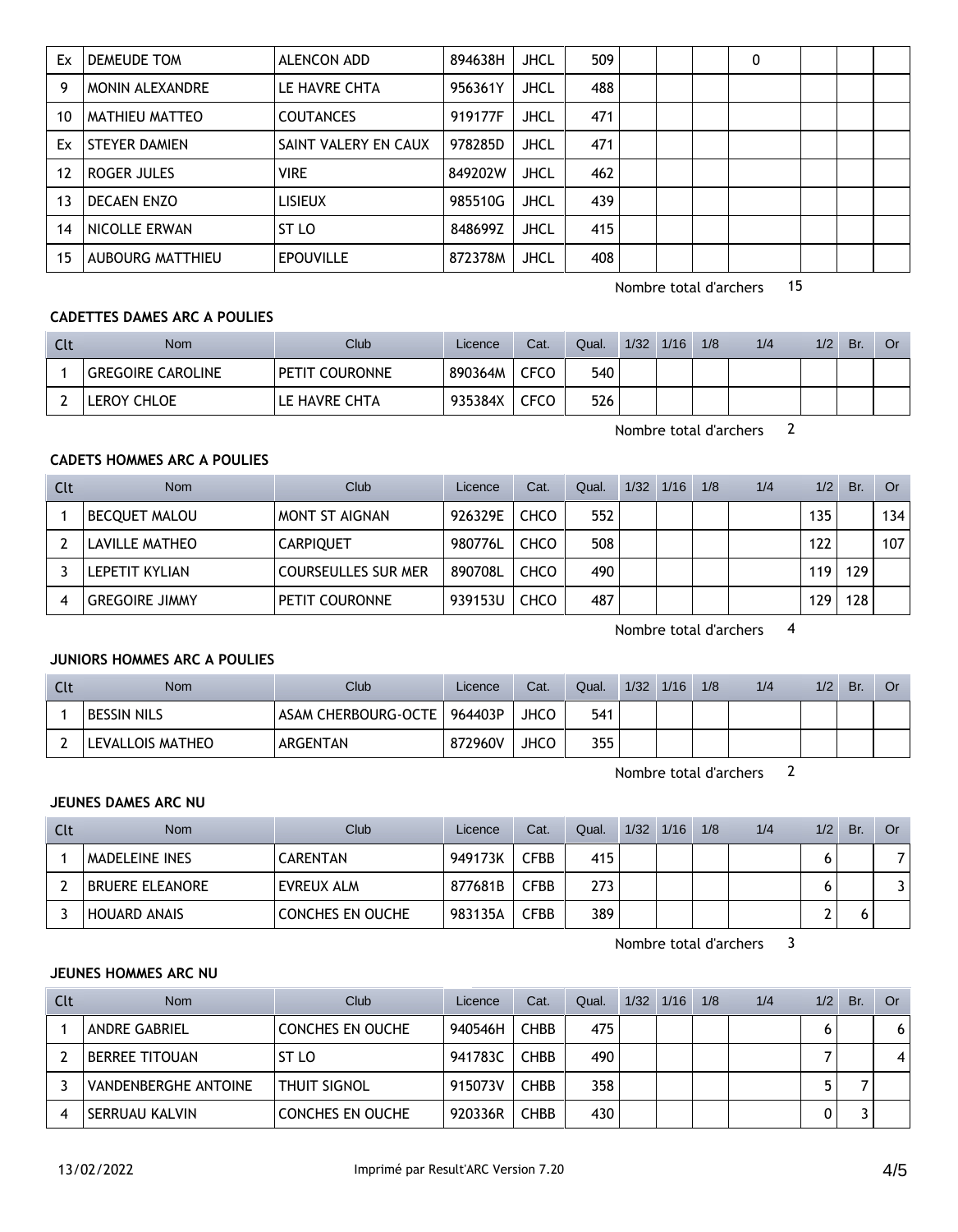#### **Club Organisateur**

0927040 CIE DES ARCHERS DE LA RISLE

**Arbitre Responsable** 

#### Me.BUREAU PATRICIA

#### **Liste des arbitres**

**629065S - Me. BUREAU PATRICIA / 727299T - M. COURTI MICHEL / 291187H - M. BAVENT JEAN-MARIE / 732477W - M. BOISGONTIER THOMAS / 676095L - Me. AUBEL MARION / 947808B - M. LAUNAY FABRICE / 658315K - Me. POMENG CAROL / 593443X - M. POMENG JEAN-RENE / 946465S - Me. BESNARD NELLY / 659274C - M. CHRETIEN HUGUES /** 

**Liste des entraîneurs**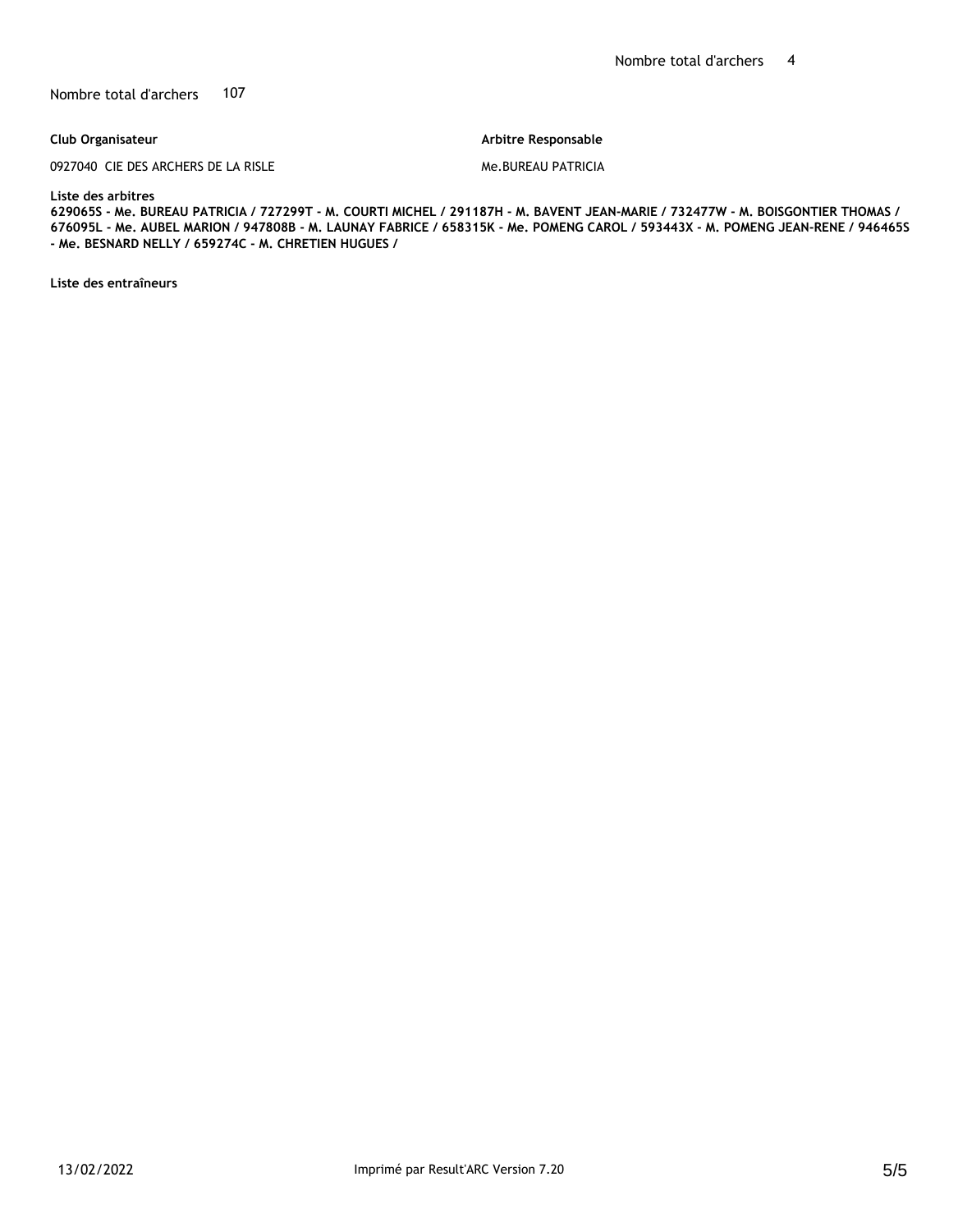# 2 BFCL

|                |       | 1/2                      |                |   |     |         |       | <b>Finales</b>              |                |   |               |
|----------------|-------|--------------------------|----------------|---|-----|---------|-------|-----------------------------|----------------|---|---------------|
| Clst qualif    | Cible | <b>Nom</b>               | S              | B |     |         | Cible | Nom                         | $\mathbf{s}$   | B | Clst          |
|                |       |                          |                |   |     |         |       |                             |                |   |               |
|                | Cible |                          |                |   |     |         |       |                             |                |   |               |
|                |       | 02A MEYER BACH LUCIE     | 6              |   | 02A | gagnant |       | Finale OR                   |                |   |               |
| 4              |       | 02B MERLEVEDE LILOE      | $\mathbf{2}$   |   | 03A | perdant | Cible |                             |                |   |               |
|                |       |                          |                |   |     |         |       | <b>02A MEYER BACH LUCIE</b> | 6              |   | Or            |
|                | Cible |                          |                |   |     |         |       | <b>02B LUCAS ELLEA</b>      | $\overline{2}$ |   | <b>Argent</b> |
| 3              |       | <b>03A LUCAS ELLEA</b>   | $6\phantom{1}$ |   | 02B | gagnant |       |                             |                |   |               |
| $\overline{2}$ |       | <b>03B DELANGE CARLA</b> | 4              |   | 03B | perdant |       |                             |                |   |               |
|                |       |                          |                |   |     |         |       |                             |                |   |               |
|                |       |                          |                |   |     |         |       | Finale BRONZE               |                |   |               |
|                |       |                          |                |   |     |         | Q(1)  |                             |                |   |               |

|         | Filiale DRUNZE             |  |               |
|---------|----------------------------|--|---------------|
| Cible l |                            |  |               |
|         | <b>03A MERLEVEDE LILOE</b> |  | 4eme          |
|         | 03B DELANGE CARLA          |  | <b>Bronze</b> |
|         |                            |  |               |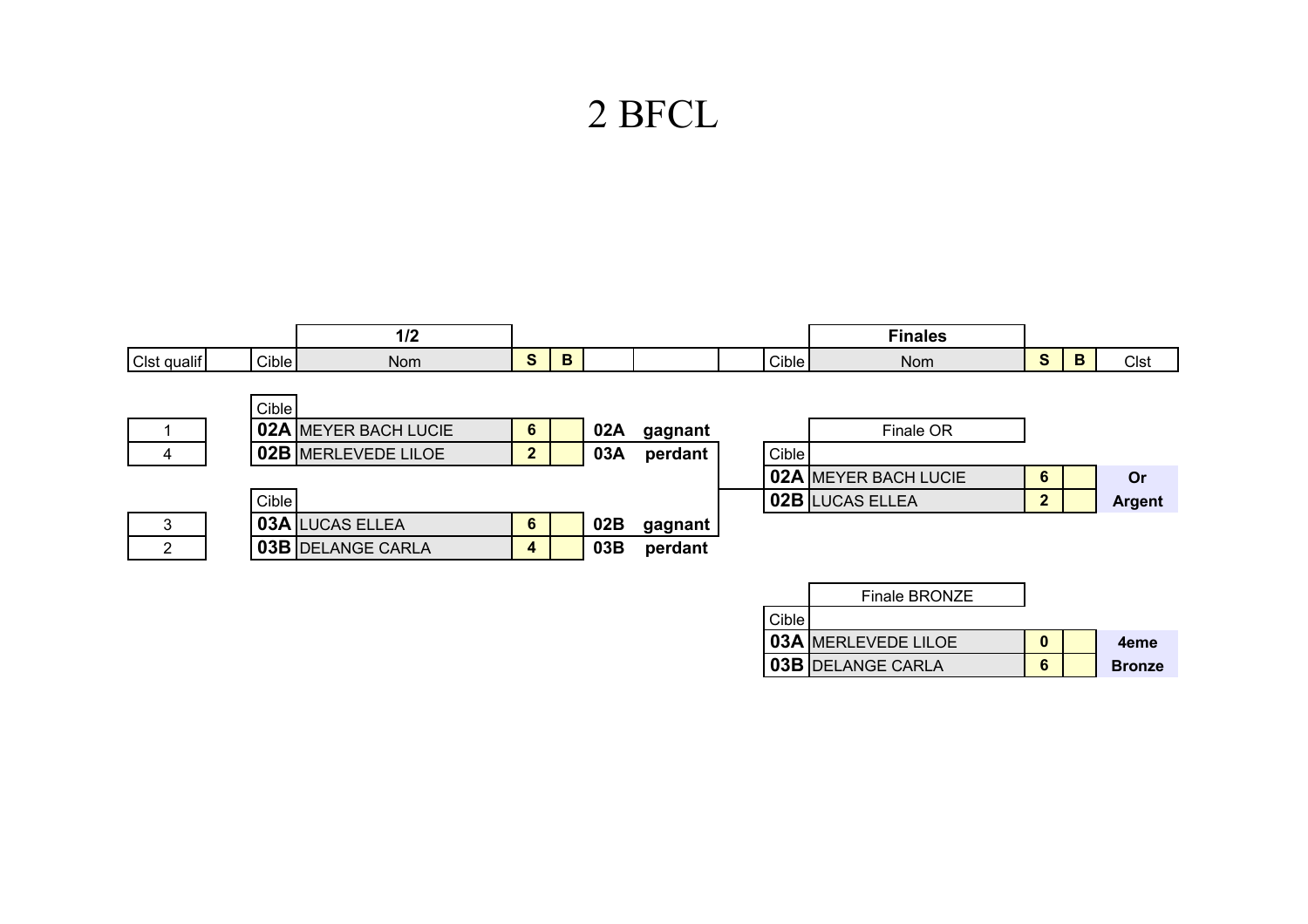## 2 BHCL

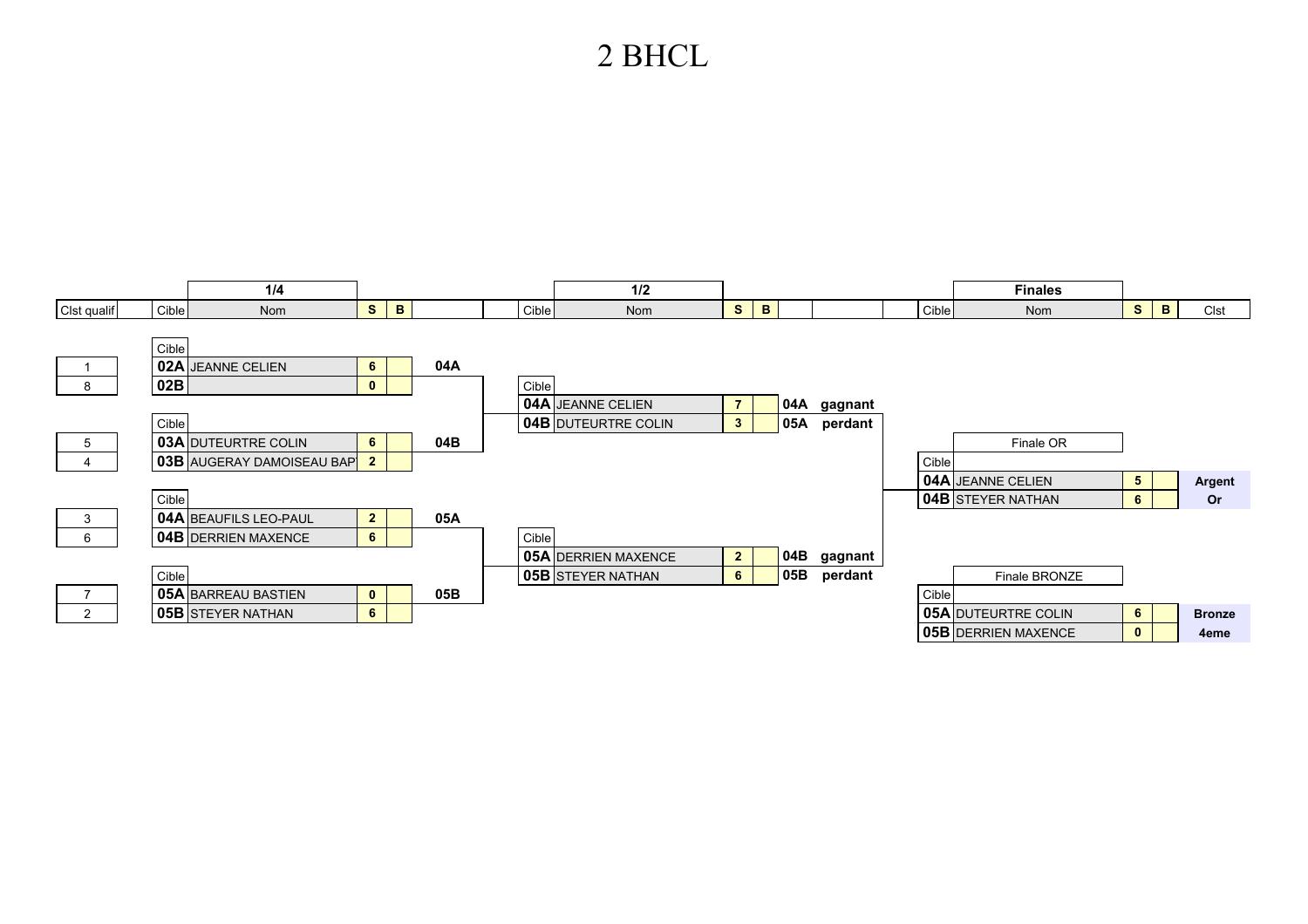## 3 MFCL

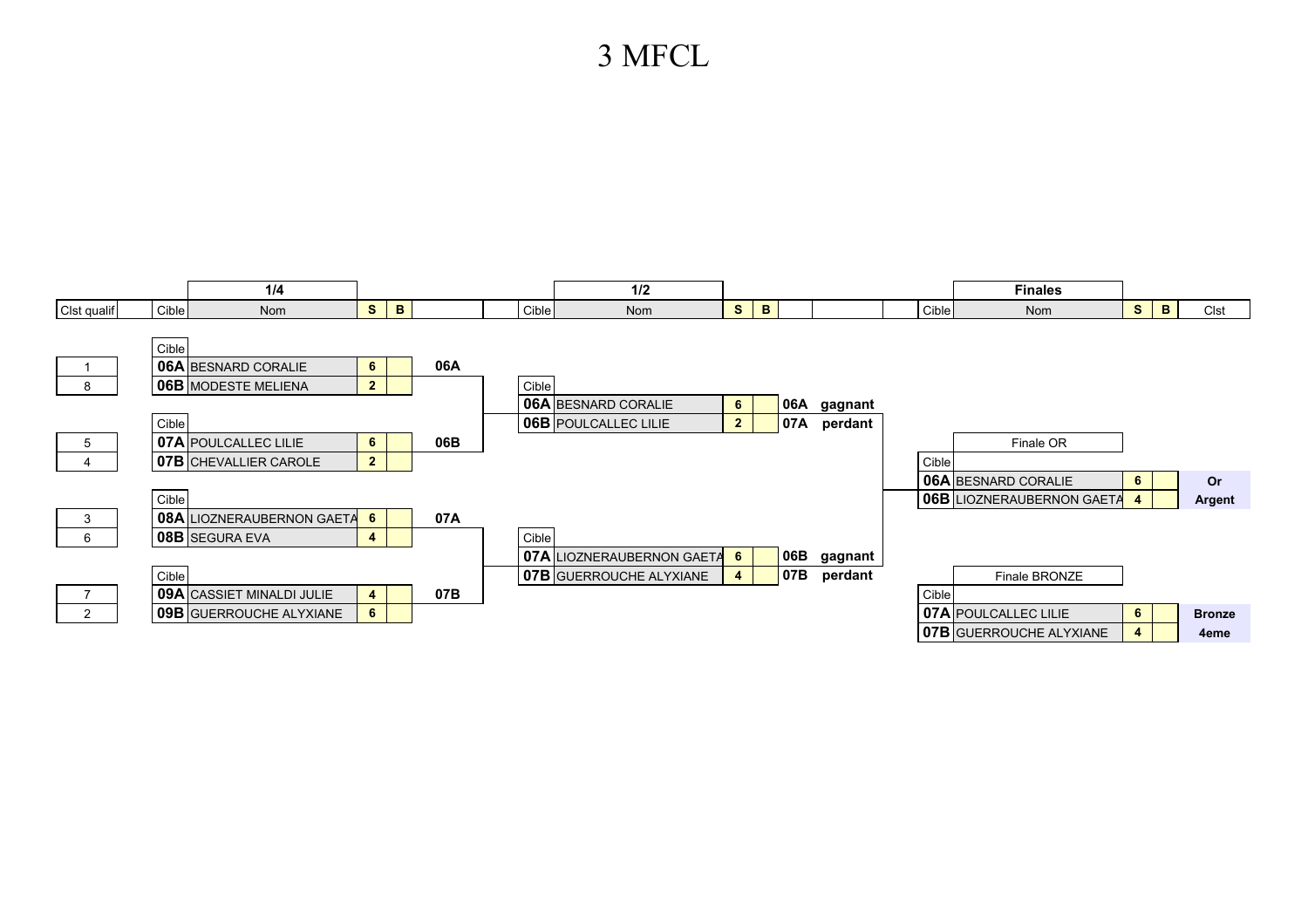### 3 MHCL

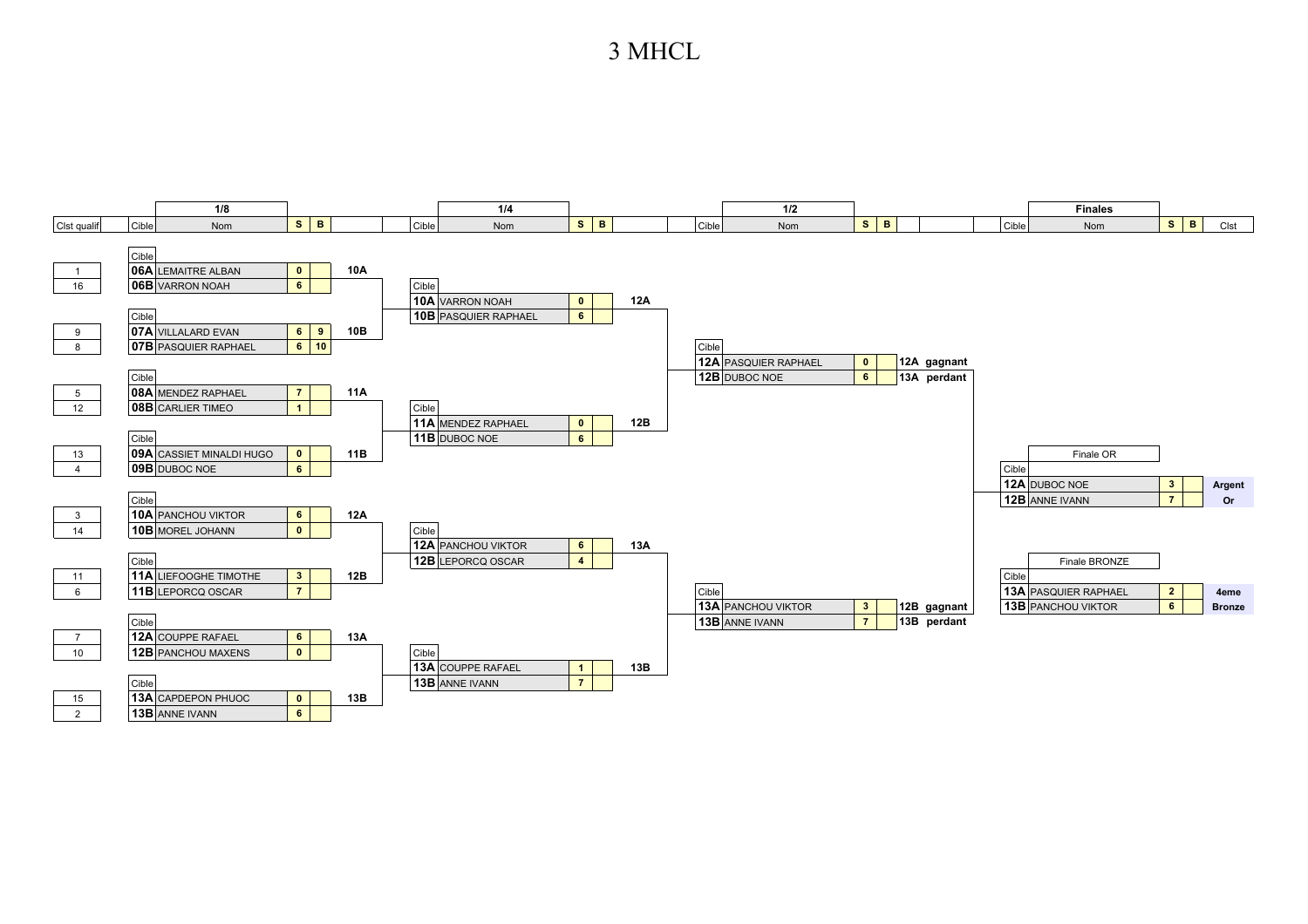### 4 CFCL

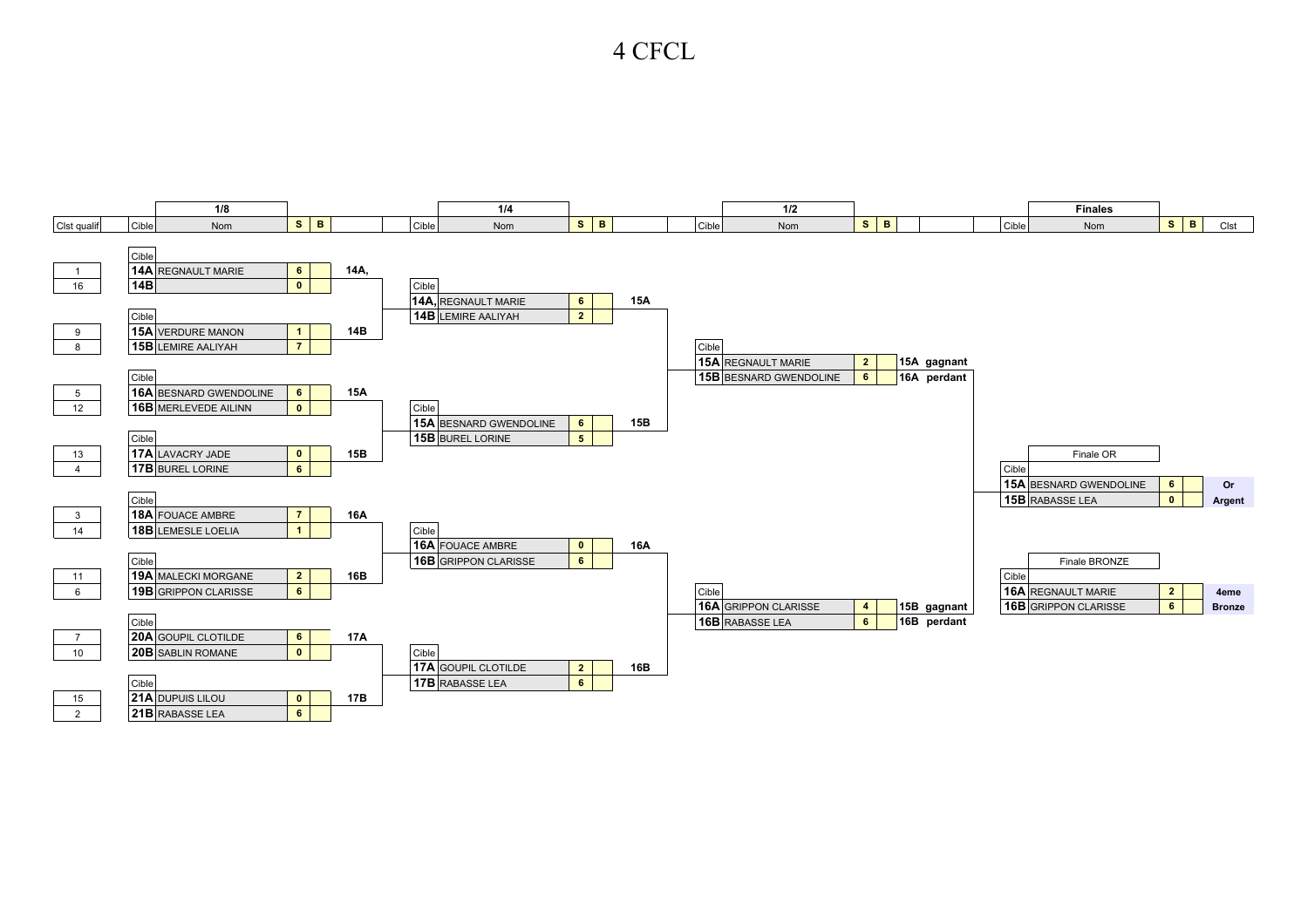### 4 CHCL

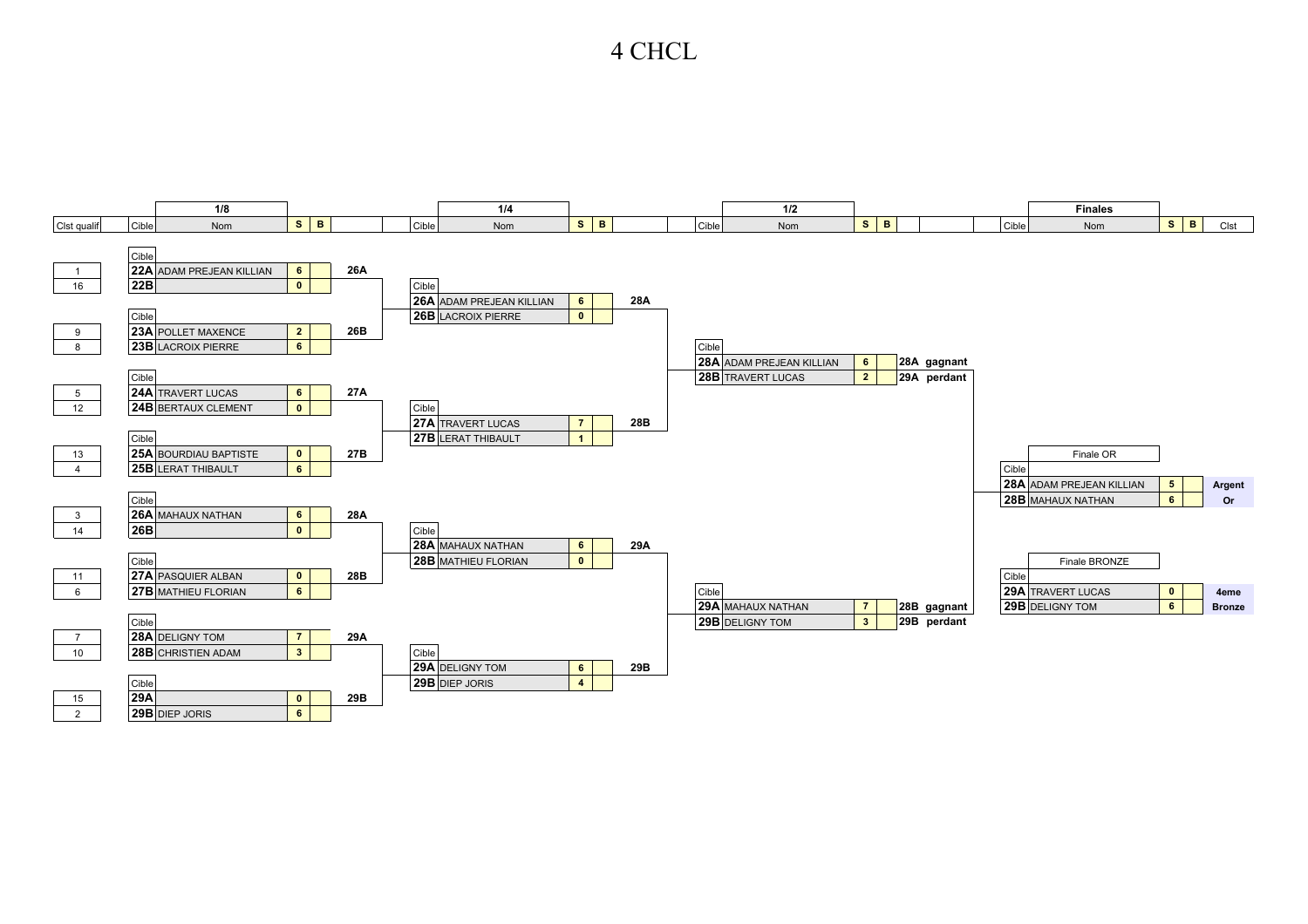## 5 JFCL

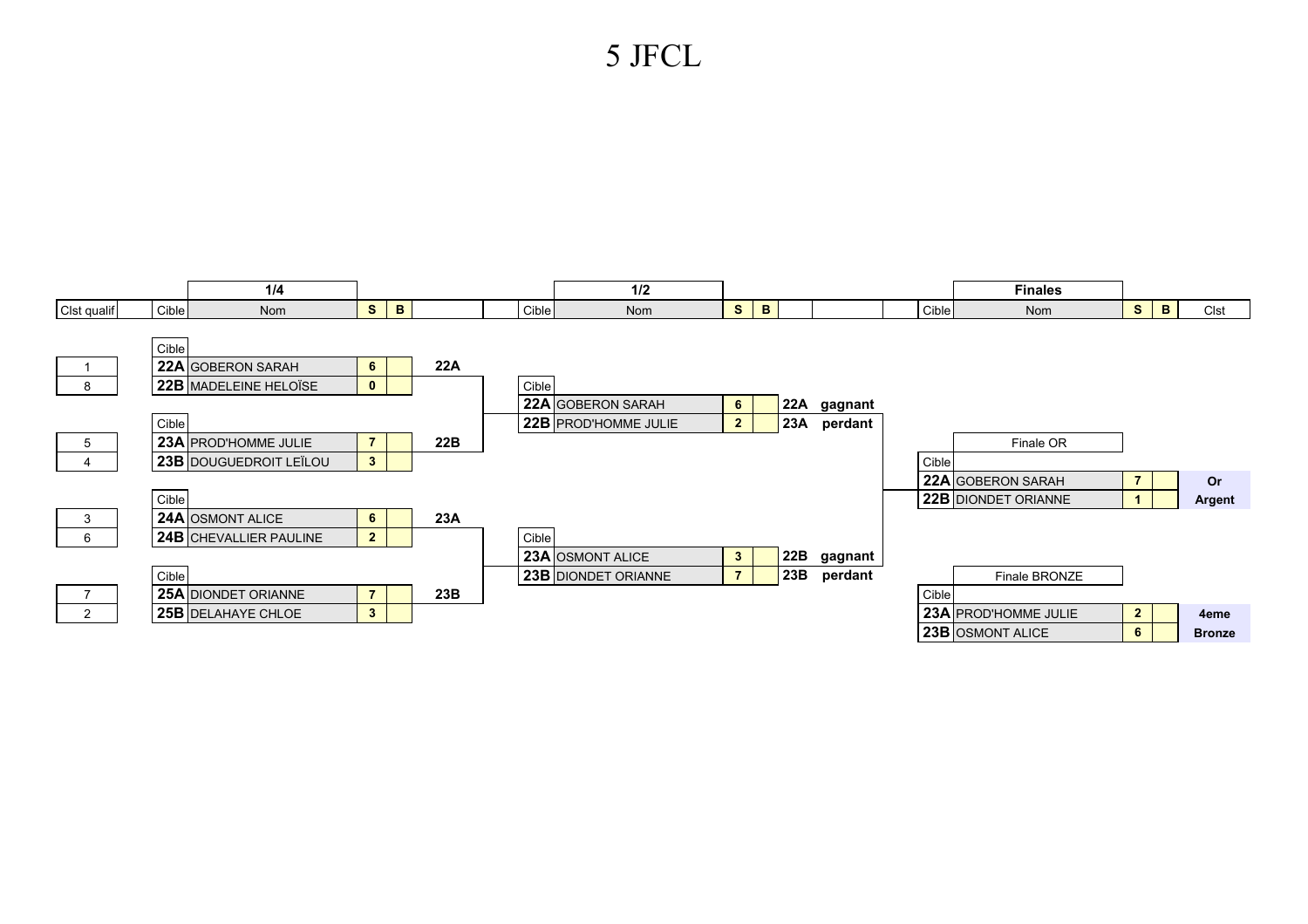## 5 JHCL

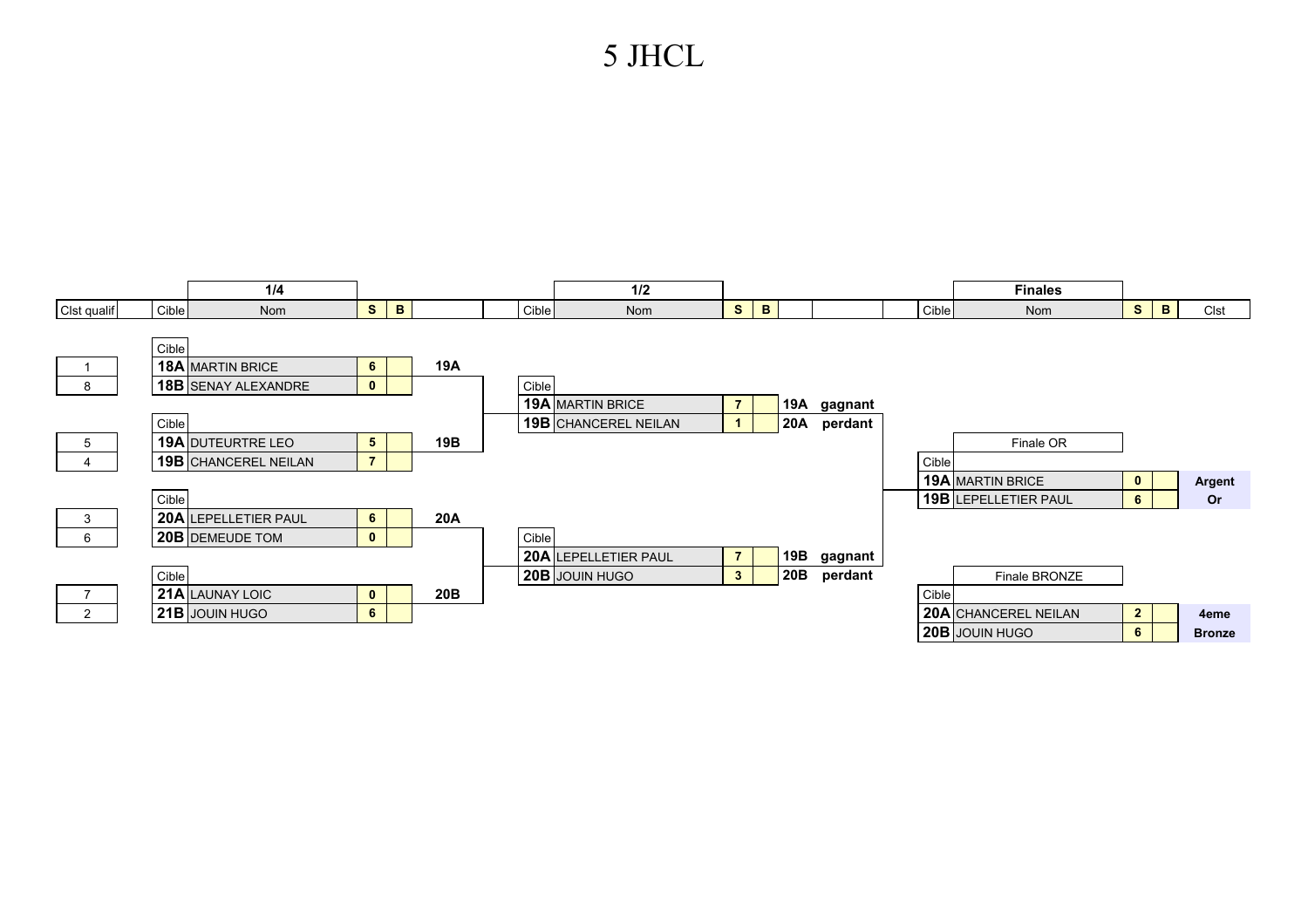# 9 CFBB

|                |       | 1/2                        |                |   |     |         |       | <b>Finales</b>             |                |   |               |
|----------------|-------|----------------------------|----------------|---|-----|---------|-------|----------------------------|----------------|---|---------------|
| Clst qualif    | Cible | <b>Nom</b>                 | S              | B |     |         | Cible | Nom                        | $\mathbf{s}$   | B | Clst          |
|                |       |                            |                |   |     |         |       |                            |                |   |               |
|                | Cible |                            |                |   |     |         |       |                            |                |   |               |
|                |       | <b>08A MADELEINE INES</b>  | $6\phantom{1}$ |   | 08A | gagnant |       | Finale OR                  |                |   |               |
| 4              | 08B 0 |                            | $\mathbf 0$    |   | 09A | perdant | Cible |                            |                |   |               |
|                |       |                            |                |   |     |         |       | <b>08A MADELEINE INES</b>  | $\overline{7}$ |   | Or            |
|                | Cible |                            |                |   |     |         |       | <b>08B BRUERE ELEANORE</b> | 3              |   | <b>Argent</b> |
| 3              |       | <b>09A BRUERE ELEANORE</b> | 6              |   | 08B | gagnant |       |                            |                |   |               |
| $\overline{2}$ |       | <b>09B HOUARD ANAIS</b>    | 2 <sup>1</sup> |   | 09B | perdant |       |                            |                |   |               |
|                |       |                            |                |   |     |         |       |                            |                |   |               |
|                |       |                            |                |   |     |         |       | Finale BRONZE              |                |   |               |
|                |       |                            |                |   |     |         | Cible |                            |                |   |               |
|                |       |                            |                |   |     |         | 09A 0 |                            | $\mathbf{0}$   |   | 4eme          |
|                |       |                            |                |   |     |         |       | 09B HOUARD ANAIS           | 6              |   | <b>Bronze</b> |
|                |       |                            |                |   |     |         |       |                            |                |   |               |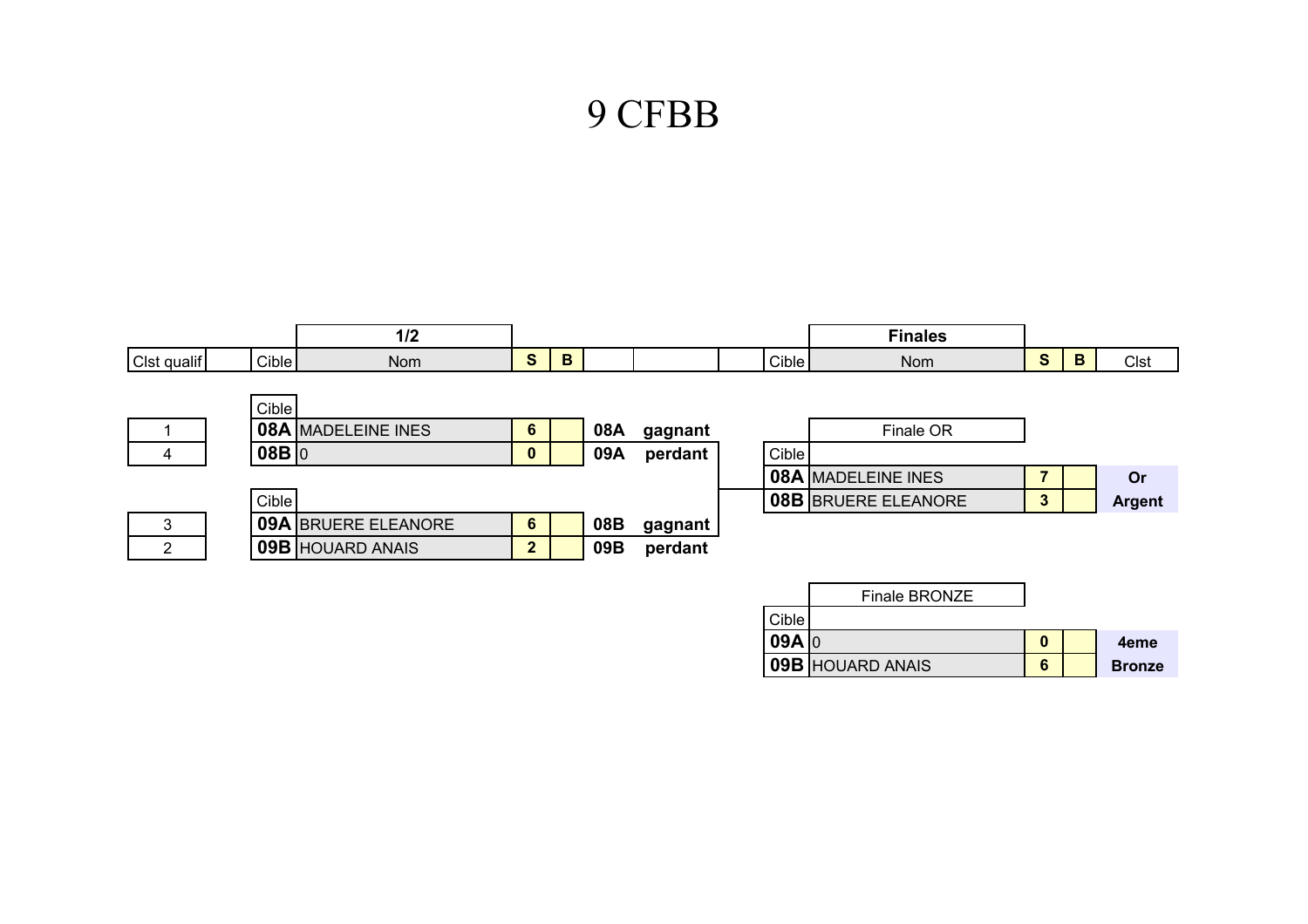# 9 CHBB

|                |       | 1/2                             |                 |                |            |         |       | <b>Finales</b>                  |                |   |               |
|----------------|-------|---------------------------------|-----------------|----------------|------------|---------|-------|---------------------------------|----------------|---|---------------|
| Clst qualif    | Cible | <b>Nom</b>                      | S               | B              |            |         | Cible | <b>Nom</b>                      | $\mathbf{s}$   | B | <b>Clst</b>   |
|                |       |                                 |                 |                |            |         |       |                                 |                |   |               |
|                | Cible |                                 |                 |                |            |         |       |                                 |                |   |               |
|                |       | <b>10A BERREE TITOUAN</b>       | $5\phantom{.0}$ | $\overline{7}$ | <b>10A</b> | gagnant |       | Finale OR                       |                |   |               |
| 4              |       | <b>10B</b> VANDENBERGHE ANTOINE | 5 <sub>5</sub>  | $\bf{0}$       | <b>11A</b> | perdant | Cible |                                 |                |   |               |
|                |       |                                 |                 |                |            |         |       | <b>10A BERREE TITOUAN</b>       | 4              |   | <b>Argent</b> |
|                | Cible |                                 |                 |                |            |         |       | <b>10B ANDRE GABRIEL</b>        | 6              |   | <b>Or</b>     |
| 3              |       | <b>11A SERRUAU KALVIN</b>       | $\mathbf 0$     |                | 10B        | gagnant |       |                                 |                |   |               |
| $\overline{2}$ |       | <b>11B ANDRE GABRIEL</b>        | $6\phantom{1}$  |                | 11B        | perdant |       |                                 |                |   |               |
|                |       |                                 |                 |                |            |         |       |                                 |                |   |               |
|                |       |                                 |                 |                |            |         |       | Finale BRONZE                   |                |   |               |
|                |       |                                 |                 |                |            |         | Cible |                                 |                |   |               |
|                |       |                                 |                 |                |            |         |       | <b>11A VANDENBERGHE ANTOINE</b> | $\overline{7}$ |   | <b>Bronze</b> |
|                |       |                                 |                 |                |            |         |       | <b>11B SERRUAU KALVIN</b>       | 3              |   | 4eme          |